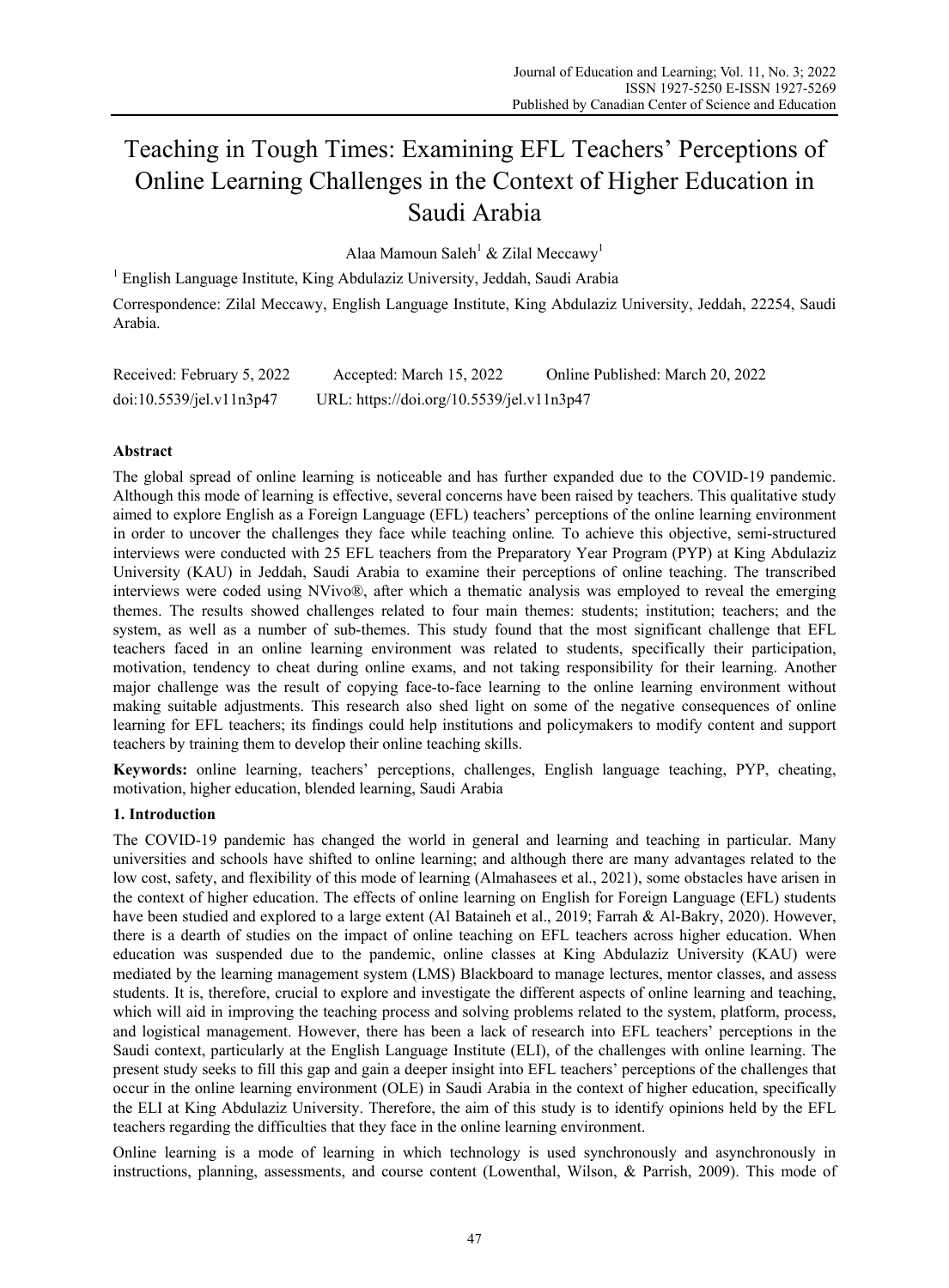learning fills the vacuum created by the pandemic as most schools have been forced to close down. However, online learning has resulted in issues affecting institutions, teachers, students, and parents. Therefore, it is necessary to investigate the challenges that teachers face in online learning in order to improve this mode of learning and solve its problems, particularly in the EFL classroom.

Although online learning saves time usually spent commuting to schools and institutions (Hussein et al., 2020), teachers' workload and responsibilities have increased as online classes require more preparation and planning (Koſar, 2016). Furthermore, there is more time spent in discussion with students outside of the classroom as they expect teachers to be available all day (Margolis et al., 2017). Therefore, some learners behave irresponsibly and believe that the process of online learning, including teaching, managing, mentoring, and motivating them is their teachers' responsibility (Kofar, 2016). As a result, the lack of interaction and students' participation are some of the main concerns of teachers in online lectures (Damary et al., 2017). Although KAU provided students at the start of the shutdown with the initiative to get computers in case they did not have the ability to buy a personal one (KAU\_Web, 2020), some did not take advantage of this scheme and used lack or inadequacy of their equipment as an excuse to miss or not participate fully in online classes (Alsobhi et al., 2021). Moreover, one of the barriers to communication between students and teachers is not taking advantage of the use of the webcam, which causes less interaction as visual interactivity is missing (Al-Nuaim, 2012) and is also discomforting as the learners are not visible to the teacher and vice versa. This issue is owing to cultural restrictions in Saudi Arabia in using video features, particularly for women (Daraghmeh, Mead, & Copeland, 2021). It is possible that permission to open the webcam could be one of the solutions to the lack of physical interaction, which may promote immediate responses from students, which teachers currently find lacking (Nartiningrum & Nugroho, 2021). This aspect is considered significant for the learning and teaching environment since body language plays a significant role in guiding teachers to use the effective and appropriate classrooms strategies and techniques (Gregersen & MacIntyre, 2017).

In terms of the system of the online learning environment, Blackboard is widely used in higher education in Saudi Arabia and is the most common web-based course management system in the region (Alebaikan & Troudi, 2010). Although there are advantages to using Blackboard in terms of its interactive features, teachers are faced with challenges, including storing recorded lectures, uploading assessments, and creating appropriate tests (Alghamdi & Bayaga, 2016; Al Meajel & Sharadgah, 2018; Tawalbeh, 2018). Furthermore, teachers have reported a number of concerns related to internet issues (Keengwe & Kidd, 2010; Aliyyah et al., 2020), which render these features useless.

There have also been instances of personal concerns related to teachers' health, particularly with reference to eye and back pain due to the long hours spent sitting in front of a computer screen; these issues have steadily increased as the pressure of teaching duties has become greater during the pandemic (Mohalik & Sahoo, 2020). Another reason may be due to the transferring of traditional content, curriculum, and assessments without making adjustments to the online learning mode despite the changed circumstances (Daraghmeh, Mead, & Copeland, 2021). The exhaustion, fatigue, confusion, and anxiety resulting from spending extended periods of time in a virtual environment has prompted researchers to call the phenomenon 'Zoom Fatigue' (Wiederhold, 2020; Bailenson, 2021). Due to the negative effects of online learning, it is crucial to find practical solutions such as decreasing the workload for teachers as ignoring the problem will adversely affect their efficiency in the online learning environment, also affecting students benefitting from this mode of instruction. Besides issues related to the system, students, and other challenges, previous studies have found that the large class size in online classrooms is not conducive to engaging students in live discussions and group work. As a result, teachers may feel inadequate and not in control of the class (Cheok et al., 2017; Mishra et al., 2020).

#### *1.1 Review of Local Studies*

In Saudi Arabia, Mahib ur Rahman (2020) conducted a survey on 50 teachers (male and female) in three different universities in Saudi Arabia (Qassim University, King Khalid University, and Najran University), finding that most of the participants preferred traditional learning and reported that they were concerned about the large classes in online lectures. Another study performed by Rahmatullah (2021) at King Khalid University in Abha examined perceptions of 125 female undergraduate students and 25 female teachers on the effectiveness of the use of Blackboard in online learning, concluding that teachers face challenges related to students' participation and motivation, in addition to the difficulty of providing feedback for each student in the online classroom. A recent study conducted by Meccawy et al. (2021) to investigate the perceptions of 547 students and 213 faculty towards online assessments during the pandemic reports that teachers were concerned with the widespread cheating among students, which led to an increase of their workload in the online learning environment. The findings of these studies indicate that little attention is being paid to the challenges that EFL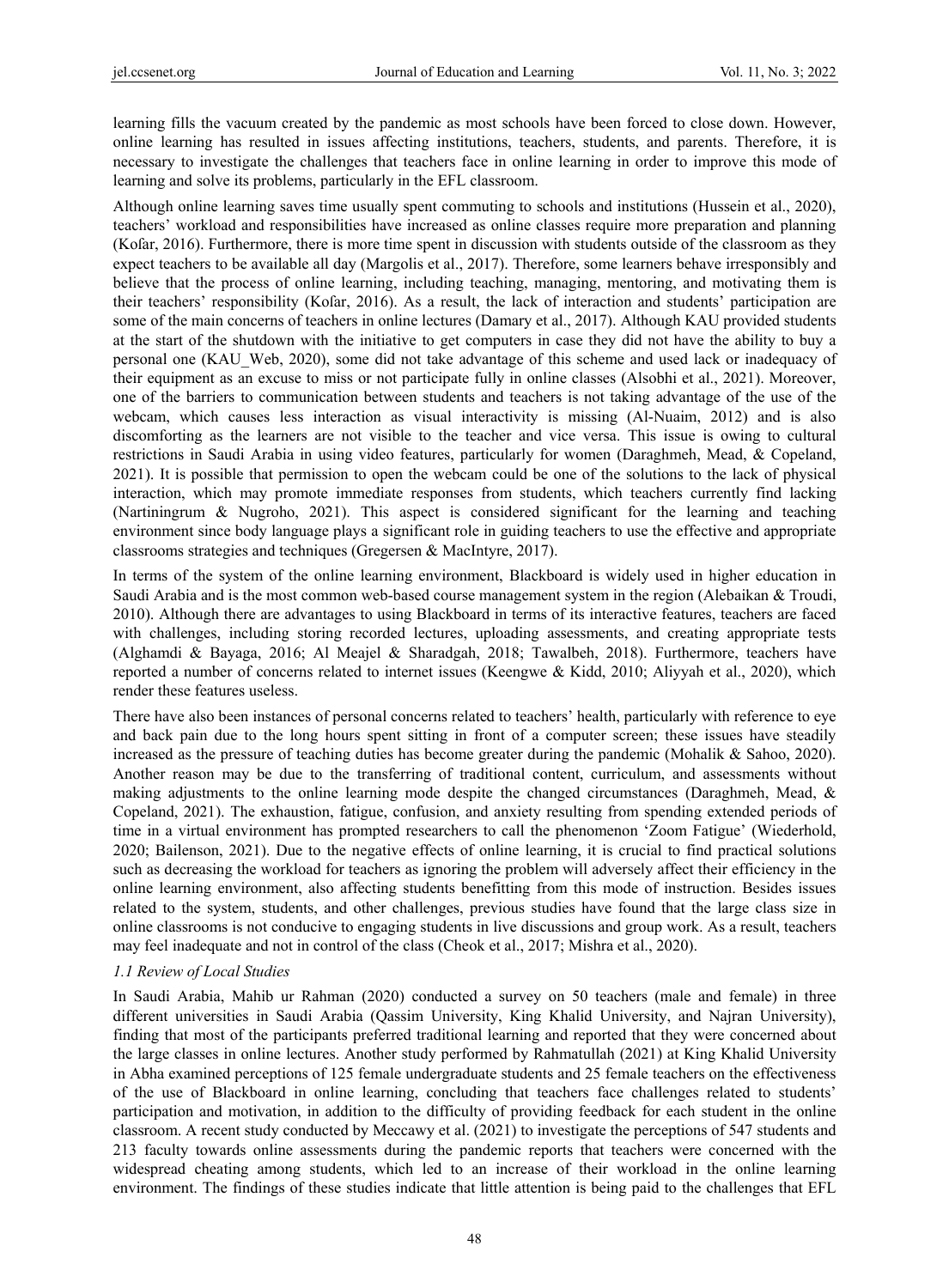teachers encounter in the online learning environment at the ELI in KAU. Therefore, this study attempts to address the gap and contribute to the field of online learning by gaining a deeper understanding of the obstacles and seeking suitable solutions to these issues.

## **2. Methodology and Research Design**

This cross-sectional study aims to explore EFL teachers' perceptions of the challenges they face in the online learning environment. Considering this aim, this research is guided by the following main question:

What are the challenges that EFL teachers face in the online learning environment?

To answer this question, the study adopted a qualitative design in the form of semi-structured interviews, which facilitated gaining a more comprehensive understanding of and deeper insights into the phenomena being studied (Cohen et al., 2017).

## *2.1 Context*

This study was conducted at the English Language Institute (ELI) at King Abdulaziz University in Jeddah, Saudi Arabia offering English language courses in the Preparatory Year Program (PYP). This program is a one-year course and consists of four language levels. Since the beginning of the pandemic, Blackboard has become the learning platform for students and their main link to teachers, lectures, homework, and assessments.

## *2.2 Population*

The study population consisted of EFL teachers teaching students enrolled in the Preparatory Year Program (PYP) at the English Language Institute (ELI) at King Abdulaziz University (KAU) in Jeddah, Saudi Arabia, consisting of 470 male and female teachers based on 2021 ELI statistics (S, Khalil, personal communication, September 02, 2021). This population was selected due to the appropriateness of teachers' characteristics to the research aim as they have taught virtually for at least one semester in higher education and was convenient in terms of access to conduct the study and contact participants. Finally, the lack of research at the ELI in higher education concerning teachers' perceptions of the challenges in the online learning environment was one of the motives for the selection of the current context.

## *2.3 Sampling Procedures*

A non-probability convenience sampling technique was used to select EFL teachers teaching online in higher education, selecting participants who met certain criteria based on the aims of the study (Crano, Brewer, & Lac, 2014). The sample consisted of female  $(n=12)$  and male  $(n=13)$  EFL teachers to avoid gender bias and was conducted at the end of the second academic semester of 2020−2021. From 44 EFL teachers (male and female) who agreed to be interviewed, 25 semi-structured interviews were conducted; all interviewees taught on either the Arts or Science tracks online at the ELI.

## *2.4 Data Collection and Procedure*

This study used a qualitative research design and semi-structured interviews with EFL teachers to gain a more comprehensive understanding of the topic at hand (Creswell, 2012), namely examining the challenges in the online learning environment in higher education in Saudi Arabia. The researchers designed a number of questions based on the literature review and the research question. Due to the flexibility of this approach, the researchers were able to change question order and generate further questions during interviews if the need arose (Drever, 1995). An expert in qualitative studies validated the interviews by revising the questions based on their appropriateness and relatedness to the aim of the study and then submitted a report with comments to the researchers. This step was crucial as the validity of the interviews was dependent on the questions formulated to seek the answers to be investigated and measured (Zohrabi, 2013). Some modifications to the structure of the questions were made based on the report. Due to the importance of piloting the interviews, a process which picked up issues and modified them prior to the actual research (Dikko, 2016), two interviews were piloted with EFL teachers similar to the sample. Furthermore, one trial interview was conducted with a teacher who was not from the sample to get external insight into the instrument, after which the final version of the 'Interview Guide' consisted of six questions (Appendix A). The interviews (n=25) were conducted online via the Zoom platform, lasting for 30−40 minutes each, and were audio-recorded with the participants' consent. Participants were supplied with the study description and information on how the data would be stored. The collection process was terminated based on saturation as no new data and information was gained (Morse, 1995). The interviews were transcribed after being recorded; these transcriptions were then returned to participants to ensure interview validity and increase research ethics (Mero-Jaffe, 2011). NVivo® was then used to organize and code the data, which was followed by thematic analysis to produce themes and sub-themes emerging from the data (Guest,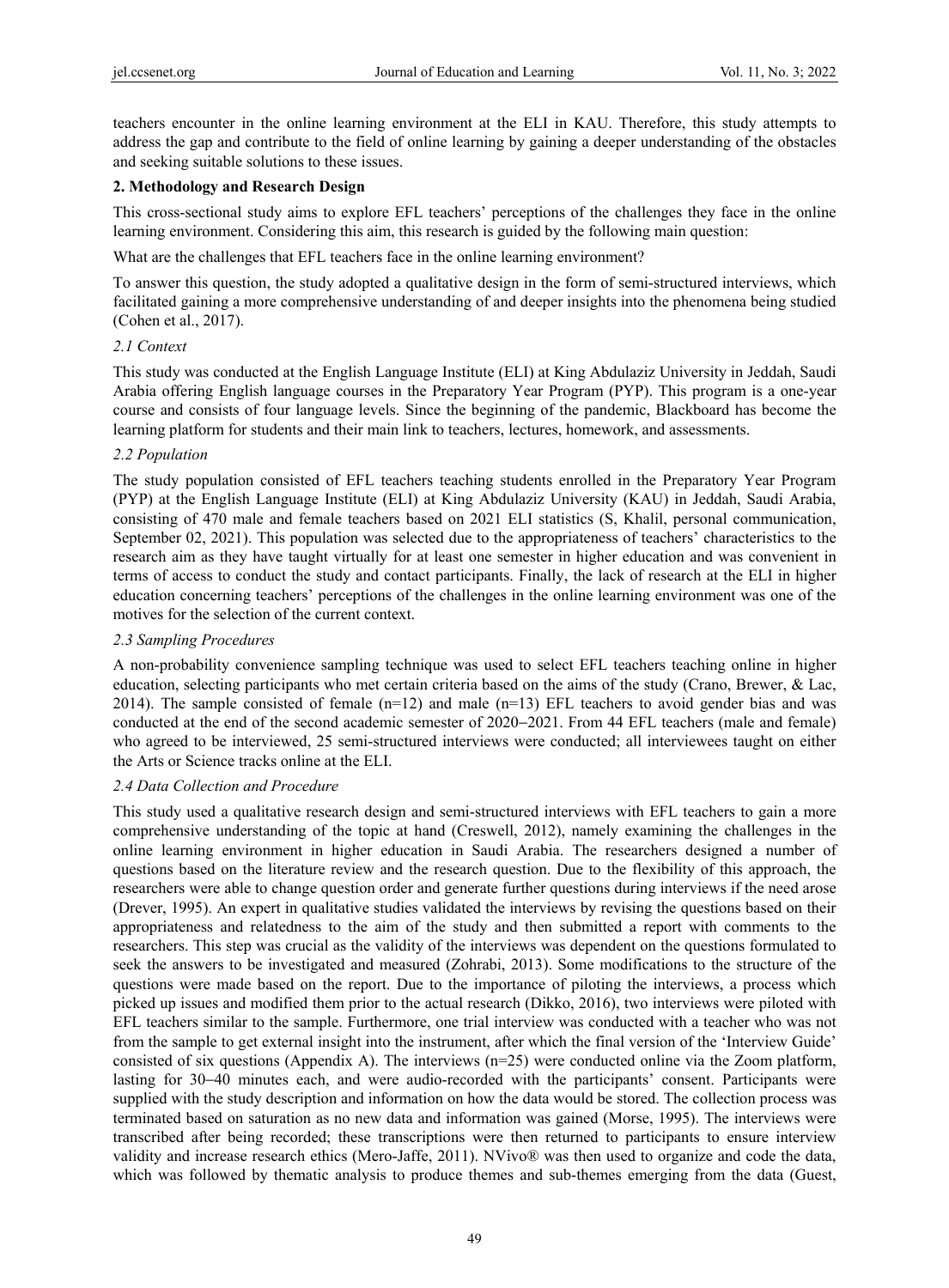MacQueen, & Namey, 2012). An expert in qualitative studies revised the final version of these themes to validate results.

#### 2.5 Ethical Considerations

A consent form was obtained from the ELI administration, and participants' anonymity was ensured by the researchers not requesting names or emails. Participants were also informed that transcripts would remain confidential, data would be used for research purposes only, and pseudonyms would be used instead of real names.

#### *2.6 Study L Limitations*

Although a number of significant findings were obtained from this research, the research has a number of limitations. Firstly, the research used only a qualitative design to explore the challenges that EFL teachers face in the online learning environment. Secondly, the participants were restricted to the faculty at the ELI in the KAU without integrating students' perceptions, which might have afforded a more comprehensive understanding of the online learning environment and its challenges for both students and teachers.

#### **3. Results**

This study focused on investigating EFL teachers' perceptions of the challenges that they face in the online learning environment by implementing a qualitative research design in terms of semi-structured interviews. The thematic analysis of the data revealed four main themes related to the institution, system, teachers, and students, which were then categorized as several sub-themes. Figure 1 presents the four themes and sub-themes.



Figure 1. EFL teachers' perceptions of challenges in online learning environments

## **Theme 1. Challenges Related to Students**

#### 3.1 Lack of Physical Interactions with Students

Teachers expressed frustration with missing students' immediate reactions and body language, and one teacher said the following:

I've been in the field of teaching for about 21 years. So, I just look at the facial expressions of the students then I know if they're there, and they understand what I'm saying. [If] they're following, they're comfortable or not. However, with online [learning], I don't know (T16).

#### 3.2 Lack of Student Motivation

Lack of student motivation was a significant challenge for the teachers in the online classes as, although most students log in to Blackboard, they do not pay attention to the content, as explained in the following quote:

Motivation usually stems from the students' interaction with you as a teacher; and it doesn't look real online. We can say that we are not familiar with the students' reaction or if they are there. It is just so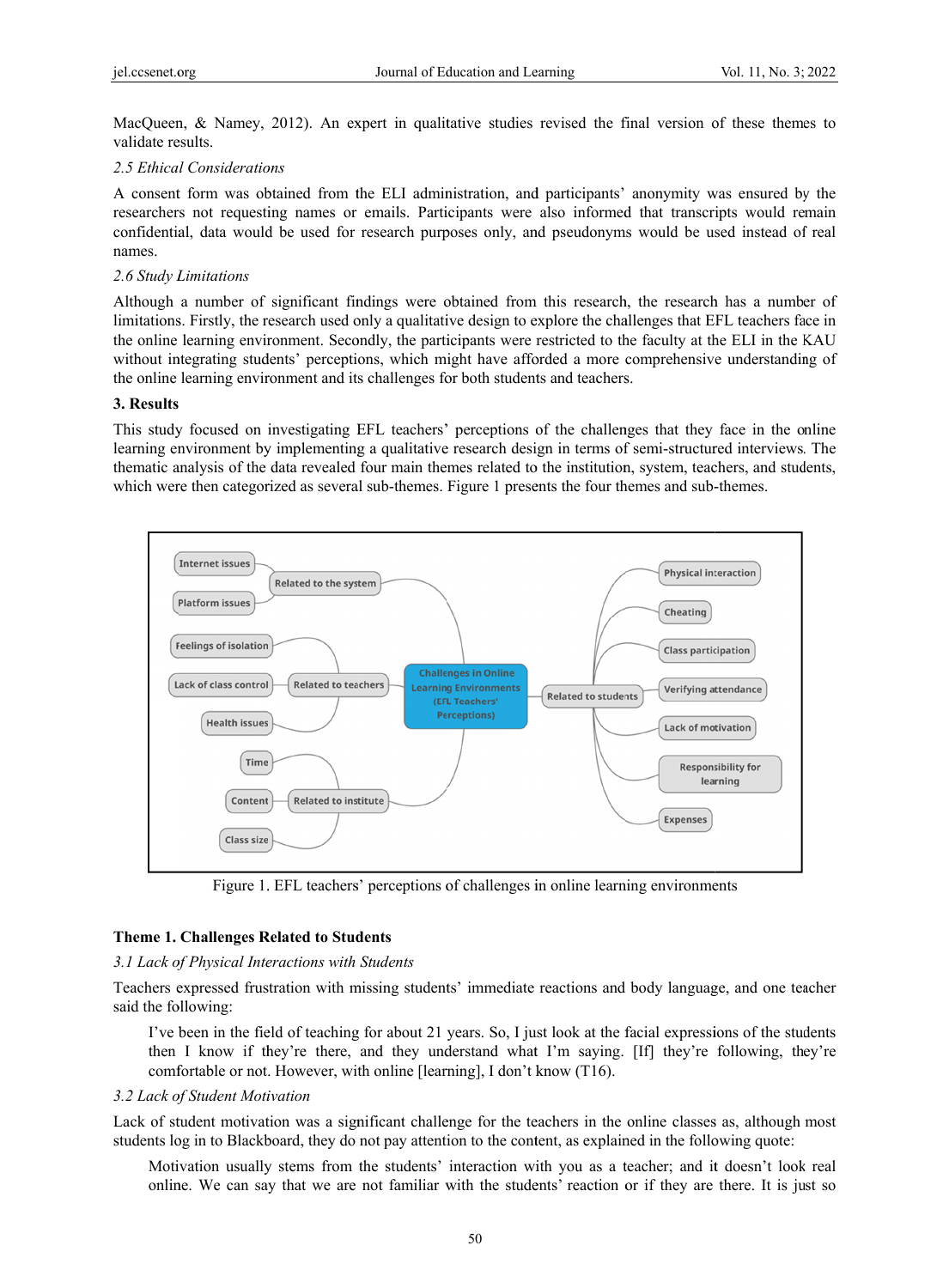strange, honestly, to the extent that you are talking as if you're speaking to yourself (T6).

#### *3.3 Cheating*

Teachers reported cheating and plagiarism as a major problem and felt that many students did not have enough knowledge about its consequences. The following two examples of teachers' responses on this challenge:

I think online learning… it's all about cheating. They have the chance to do whatever they want (T18).

That is the big issue, it is very challenging. The students still don't understand that there is something called plagiarism (T13).

#### *3.4 Lack of Students' Classroom Participation*

Teachers highlighted the low level of students' participation as another challenge in the online learning environment, especially in speaking and writing classes as students blamed the poor internet connection:

So, it's hard to mentor the students and to get them to speak and reply to your answers (T19).

#### *3.5 Verifying Student Attendance*

Many teachers assumed that some students must have been sleeping or drinking coffee during the live lectures without paying any attention to the lessons due to their lack of participation:

Having students who are logging in and they are not physically there, they're just typing their names up there to make sure that they are not [marked] absent (T14).

#### *3.6 Lack of Student Learning Responsibility*

Teachers stated that online learning required responsibility, self-regulation, and independence, though they felt that many students were not responsible enough in the learning process, which was a challenge for the teachers, as stated in the following response:

They are not interested in actually learning the [English] language, just passing the exam [and] getting good grades (T18).

# *3.7 Students' Online Learning Expenses*

A small number of teachers thought that students should buy updated technological equipment from their monthly allowance or avail of the initiative provided by the university (KAU Web, 2020) rather than constantly complain about internet issues, or lack of devices, as highlighted in the following response:

You cannot, now at this stage, still tell me your microphone is not working; go and buy a new one (T21).

## **Theme 2. Challenges Related to the System**

#### *3.8 Internet Issues*

Most participants faced technical issues during online teaching, which affected their classroom control and authority negatively. The following response highlighted this issue:

Sometimes, there is something [that] happens to the connection. For example, the connection is down and [you are] trying to solve the issue. Als, even if you do your part and things are OK from your side, students also sometimes have these issues. You need to have a very good connection. Internet connection may be the issue (T25).

## *3.9 Blackboard Technical Difficulties*

Although the majority of teachers were satisfied with Blackboard, a small number expressed their frustration at some of its features, especially, the breakout rooms. One teacher stated the following:

I think [that] the technology is not [ready]. I don't think that we have a platform that is ready yet for a perfect online education (T6).

Using webcams during the online classes was a common suggestion provided by participants as they believed that could solve many problems related to the online learning environment and system, as one teacher explains:

I don't know if we can move to video classrooms. I mean, at least you will see [your] students and once you have this visual contact with them, at least you will see if there is an issue or if they're really there (T25).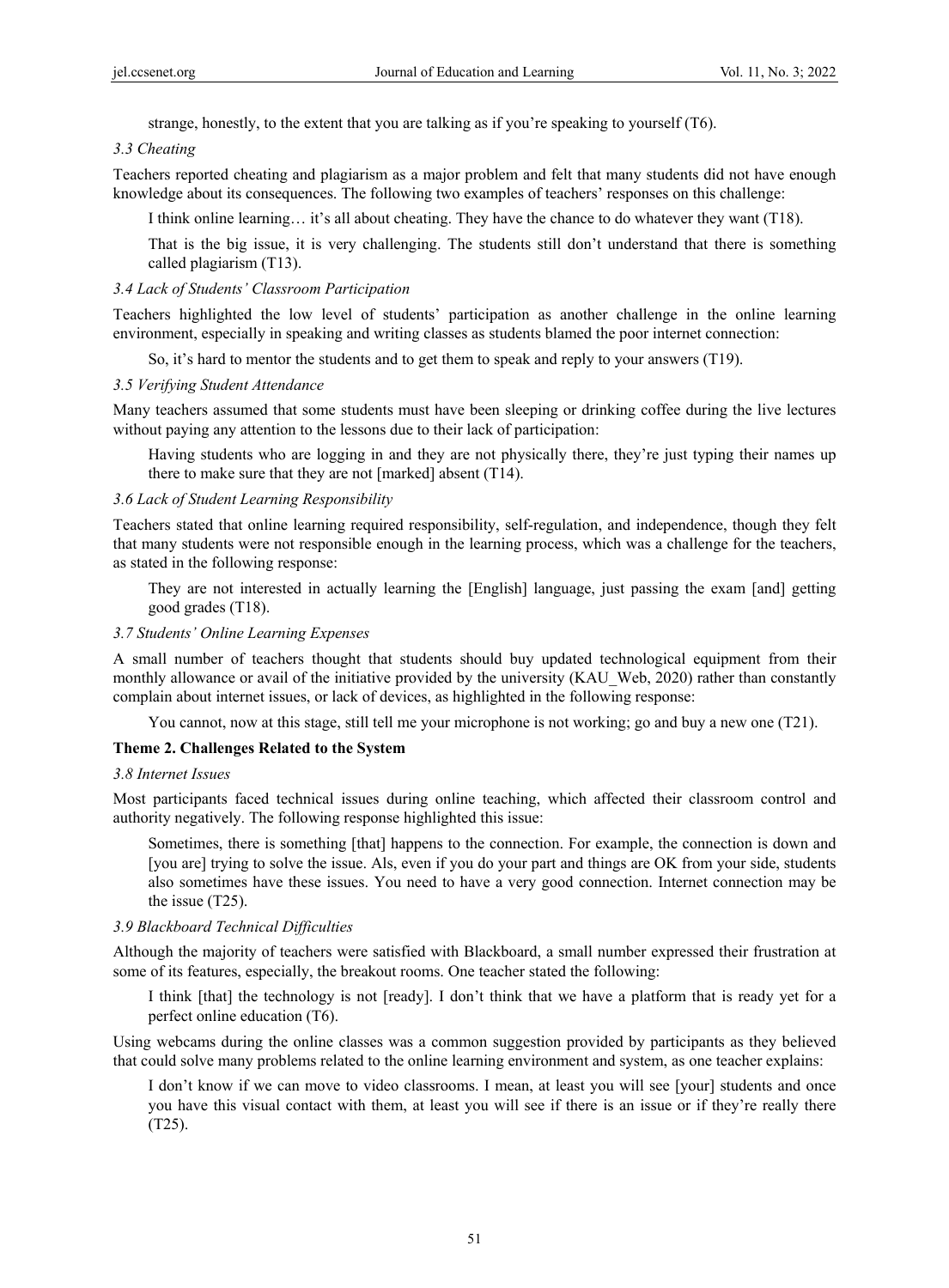## **Theme 3. Challenges Related to Teachers**

## *3.10 Feelings of Isolation*

Despite teachers enjoying the overall online experience, some felt isolated and missed the social aspects of face-to-face teaching, as the following quote demonstrates:

In the online environment, we are completely isolated (T11).

## *3.11 Lack of Control in Online Classes*

Few teachers considered the lack of control and authority in the online classes as a challenge in managing and monitoring the class live, as supported by the following comment:

You cannot control the class actually; you cannot control the [students], you cannot monitor their activities, [and] how they are doing these activities (T19).

## *3.12 Health Issues*

Only one participant mentioned the health issues that may result from the online learning environment:

It was really a lot of energy [to be] sitting, and it does affect your health physically, sitting for six hours and seven hours on the chair. It does give [you] a lot of back pain, and we've got eye issues (T8).

## **Theme 4. Challenges Related to the Institute**

## *3.13 Time Management*

Time management in online learning was mentioned as a serious challenge for the majority of the interviewees as they needed more time for planning, preparation, and designing suitable activities and strategies for online class than the traditional one. One teacher stated the following:

Online teaching takes more time (T21).

## *3.14 Content Overload*

Some teachers mentioned that the pacing guide was strict and that there was too much to be taught in a short amount of time, which was overwhelming and did not factor in any technical issues or otherwise, as highlighted in the following response:

They give us too much work to do (T17).

## *3.15 Large Number of Students*

A small number of teachers supported the idea of having fewer students in online language classes as it would make it easy for them to track students' learning progress and give students opportunities to practice the language, as discussed in the following response:

If you have a large class, like that … it's difficult to control the class. It's difficult to know that everyone is paying attention. I cannot include all the students in a discussion when you are having around 60 students (T16).

Finally, this study aims to explore EFL teachers' perceptions of the challenges that they face in the online learning environment in higher education. The results yield two major findings indicating that the most significant challenges that EFL teachers face in online learning are related to students namely their participation, motivation, attendance, and their lack of responsibility for their learning. Moreover, the results indicate that blended learning should be used as it combines the positive aspects of online and traditional learning practices. However, copying face-to-face learning to online learning causes issues related to the content, time, and assessment.

## **4. Discussion**

The findings of this study suggest that the major challenges that EFL teachers are confronted with in the Saudi online learning environment in higher education are related to students. In this study, teachers were worried about the absence of the human factor in the online learning environment as teachers and students attended classes from their homes without live interactions or body language expressions, which is in line with the findings of Nartiningrum and Nugroho (2021), who found that EFL teachers considered being away from their students a significant issue with teaching online. Although the participants in Nartiningrum and Nugroho (2021) were EFL secondary school teachers, the current research builds on literature as EFL teachers in the online learning environment in higher education miss being able to communicate physically with preparatory year students. This absence of classroom interactions affects online participation, which leads to a decline in students'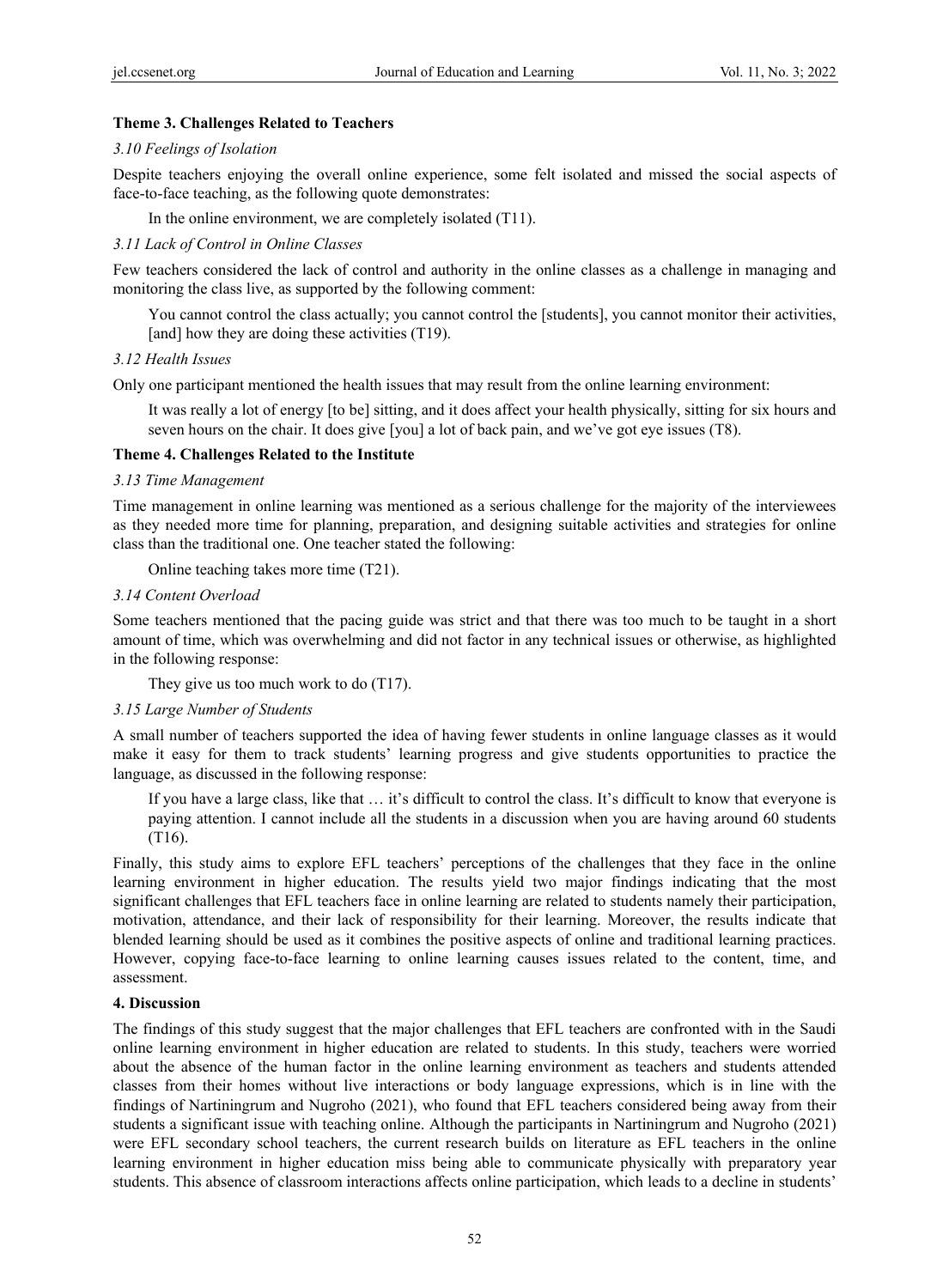motivation. However, there is a lack of consensus among researchers on the exact cause of students' demotivation in the online learning environment as there are many factors, some related to their context. However, it has been suggested that students' intrinsic motivation is awakened in the online learning environment due to their enjoyment of this new learning experience (Gustiani, 2020). This finding contradicts those of the current study as EFL teachers reported a lack of students' motivation in online learning despite the implementation of different methods and strategies. This result may be explained by the fact that English classes in the Preparatory Year Program (PYP) are intensive, and lectures are very long (up to four hours a day), affecting students' energy levels and attention spans and resulting in distraction.

Cheating was another significant concern for EFL teachers related to students in the online environment. Existing literature has suggested several methods that students use to cheat, as asking for help from their classmates or using Google to copy and paste answers (Saleh & Meccawy, 2021). The results of the current study appear to be consistent with those of Meccawy et al. (2021), who found that the faculty at KAU considered cheating in online assessments a significant obstacle to online learning and teaching because cheating results in unauthentic grades that do not reflect students' actual levels. Although their study reflects the perceptions of KAU faculty members of online assessments, the current research investigates specifically EFL teachers' perceptions in the PYP program. For example, teachers in the current study believed that cheating was unavoidable not only because cheating online was easier, but because students do not care about language learning. Therefore, teachers demanded more responsibility towards learning from students, which may solve a number of problems in the online learning environment, such as students' participation and motivation. However, this finding contradicts that of Cao et al. (2021), who suggest that students in the online learning environment have a high level of learning responsibility, which makes them satisfied as they had high levels of self-efficacy and awareness during challenging times such as the COVID-19 pandemic. This contradictory finding may be explained by the difference in participant ages between the two studies. For instance, the PYP students in the current study were students fresh out of high school, whereas the students in Cao et al. (2021) were older and more advanced undergraduate students who felt more responsible for their learning.

This study also found that copying traditional learning aspects onto online learning without modification caused problems in assessment, quality of content, and duration. Consequently, the participants blamed the difficult transition from traditional to online learning on content overload in the online learning environment as the whole system was shifted without adjustments. This finding supports evidence from Juárez-Díaz and Perales (2021), who state that teachers need extra time in the online learning environment to plan lessons, design motivational activities, and correct students' assignments. In the current study, EFL teachers pointed out that the curriculum at the ELI was more suitable for traditional learning and needed more work hours to fulfil the syllabus requirements. As a result, language teachers must be available outside class time for longer hours to answer students' questions and requests. This finding is in line with those of Putri et al. (2020), who report that Indonesian primary school teachers working from home (WFH) in the online learning environment complained about the extensive time required to do the work and contact students' parents. However, the teachers in the current study were faculty members in higher education and wanted to see student numbers in online classes be reduced or the sessions be split into sub-sessions as large classes were difficult to manage during online learning. This result is in line with those of Whisenhunt et al. (2019), who report increased motivation and the ease of providing corrective feedback in smaller classes.

As well as the challenges related to students and the institute, EFL teachers reported barriers associated with the system and themselves. For example, some participants felt lonely and socially isolated in the online learning environment, which aligns with the findings of Mohalik and Sahoo (2020), who mention isolation as one of the teachers' concerns in online learning and recorded mental and physical health troubles, such as eye pain and anxiety. This finding was corroborated by one teacher in the present study, who suffered back pain as a consequence of the long hours working behind the computer screen. In terms of challenges related to the system, participants mentioned Internet and Blackboard difficulties as significant issues that needed to be solved, which is corroborated by studies that have reported network disruptions in online learning in many schools and universities as a major impediment to online learning (Gao & Zhang, 2020). In terms of platform, participants preferred integrating other platforms, such as Zoom and Coursera, with Blackboard to overcome obstacles related to some of its weaker features like the breakout rooms. Noting the issues with breakout rooms, participants also suggested the use of webcams to solve many problems in the online learning environment, which mirrors the findings of Schwenck and Pryor (2021), who state that using video conferencing is related to students' motivation and their willingness to take charge of their learning in online environments. Currently, the use of the webcam is avoided in Saudi EFL classrooms due to cultural constraints, but its value with regards to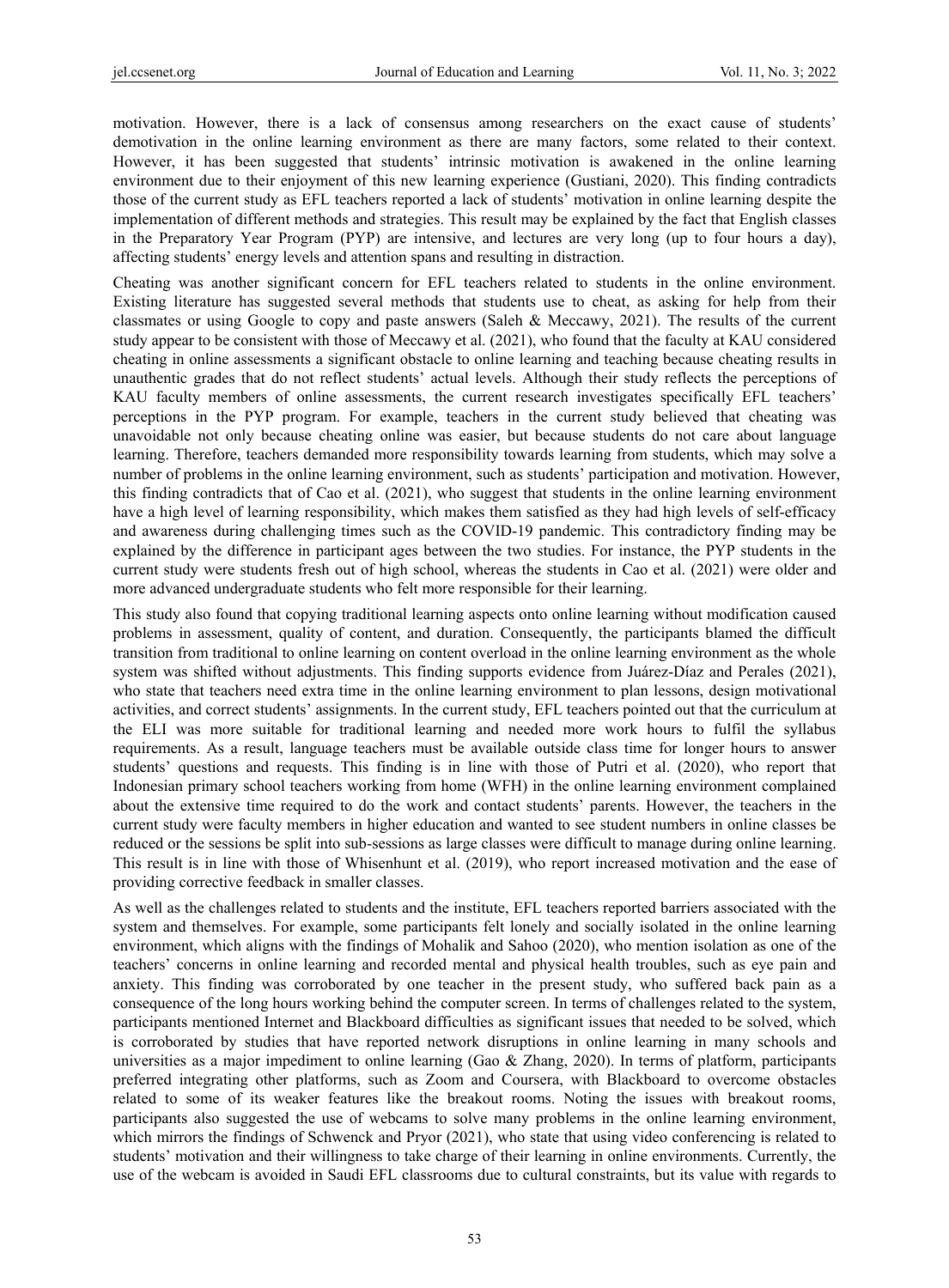students' participation and interaction has been recorded in the literature.

Another remarkable finding of this research is that blended learning has emerged as the future of teaching and learning as it combines the most effective aspects of online and traditional learning practices. Researchers have emphasized the importance of blended learning as a mode that has the potential to increase students' engagement and aid teachers with assessment and content (Matheos & Cleveland-Innes, 2018). In this study, participants preferred blended learning in higher education to encourage students and teach them more effectively. This finding aligns with those of Ma and Lee (2021), who suggest that blended learning is more productive in boosting students' self-regulation. Overall, although online learning has valuable features, EFL teachers in this study believed that blended learning was the most appropriate choice for teaching and learning.

#### **5. Conclusion**

This research set out to gain a more comprehensive understanding of EFL teachers' perceptions of the challenges that they face in the online learning environment in a Saudi higher education context. The thematic analysis of semi-structured interviews revealed that the most significant challenges that EFL teachers confronted in the online learning environment were related to students, namely their participation, motivation, tendency to cheat, and lack of responsibility for learning. The findings suggest that blended learning is the most effective approach to be used in the future. However, copying face-to-face learning procedures in an online learning environment causes problems related to content, time, assessment, and use of the LMS platform. Taken together, these results suggest that limiting the number of students in online classes would improve their motivation and participation, which may lead to enhanced interactive discussions among peers and with their teachers. Furthermore, when considering issues with the Internet and Blackboard, conducting more training workshops with e-mentors, teachers, and students could fix many problems and ease the learning process; and integrating other platforms with Blackboard could help teachers to be more creative. Moreover, creating online blogs for EFL teachers to share knowledge, information, challenges, and discussions may be effective for teachers' social well-being. In summary, this study proposed the implementation of blended learning or a mix of traditional and pure online learning for optimal benefits.

Further studies may focus on designing a survey based on the themes that have emerged from this study and investigate their correlations with one another. Similar studies may be conducted in other contexts, which would provide further findings on the challenges associated with online learning faced by different universities and cultures. Finally, more studies need to be conducted to explore students' perceptions of the online learning environment and compare them to those of their teachers.

#### **Acknowledgments**

We would like to thank all the participants and staff at the ELI, who helped in the data collection process.

#### **References**

- Al Bataineh, K. B., Banikalef, A., & H Albashtawi, A. (2019). The effect of blended learning on EFL students' grammar performance and attitudes: an investigation of Moodle. *Arab World English Journal*, *10*(1), 324−334. https://doi.org/10.24093/awej/vol10no1.27
- Al Meajel, T. M., & Sharadgah, T. A. (2018). Barriers to using the blackboard system in teaching and learning: Faculty perceptions. *Technology, Knowledge and Learning*, *23*(2), 351−366. https://doi.org/10.1007/s10758-017-9323-2
- Al-Nuaim, H. A. (2012). The use of virtual classrooms in e-learning: A case study in King Abdulaziz University, Saudi Arabia. *E-Learning and Digital Media*, *9*(2), 211−222. https://doi.org/10.2304/elea.2012.9.2.211
- Alebaikan, R., & Troudi, S. (2010). Blended learning in Saudi universities: Challenges and perspectives. *Association for Learning Technology Journal*, *18*(1), 49−59. https://doi.org/10.1080/09687761003657614
- Alghamdi, S. R., & Bayaga, A. (2016). Use and attitude towards learning management systems (LMS) in Saudi Arabian universities. *Eurasia Journal of Mathematics, Science and Technology Education*, *12*(9), 2309−2330. https://doi.org/10.12973/eurasia.2016.1281a
- Aliyyah, R. R., Rachmadtullah, R., Samsudin, A., Syaodih, E., Nurtanto, M., & Tambunan, A. R. S. (2020). The perceptions of primary school teachers of online learning during the COVID-19 pandemic period: A case study in Indonesia. *Journal of Ethnic and Cultural Studies*, *7*(2), 90−109. https://doi.org/10.29333/ejecs/388
- Almahasees, Z., Mohsen, K., & Amin, M. O. (2021). Faculty's and students' perceptions of online learning during COVID-19. *Frontiers in Education*, *6*, 638470. https://doi.org/10.3389/feduc.2021.638470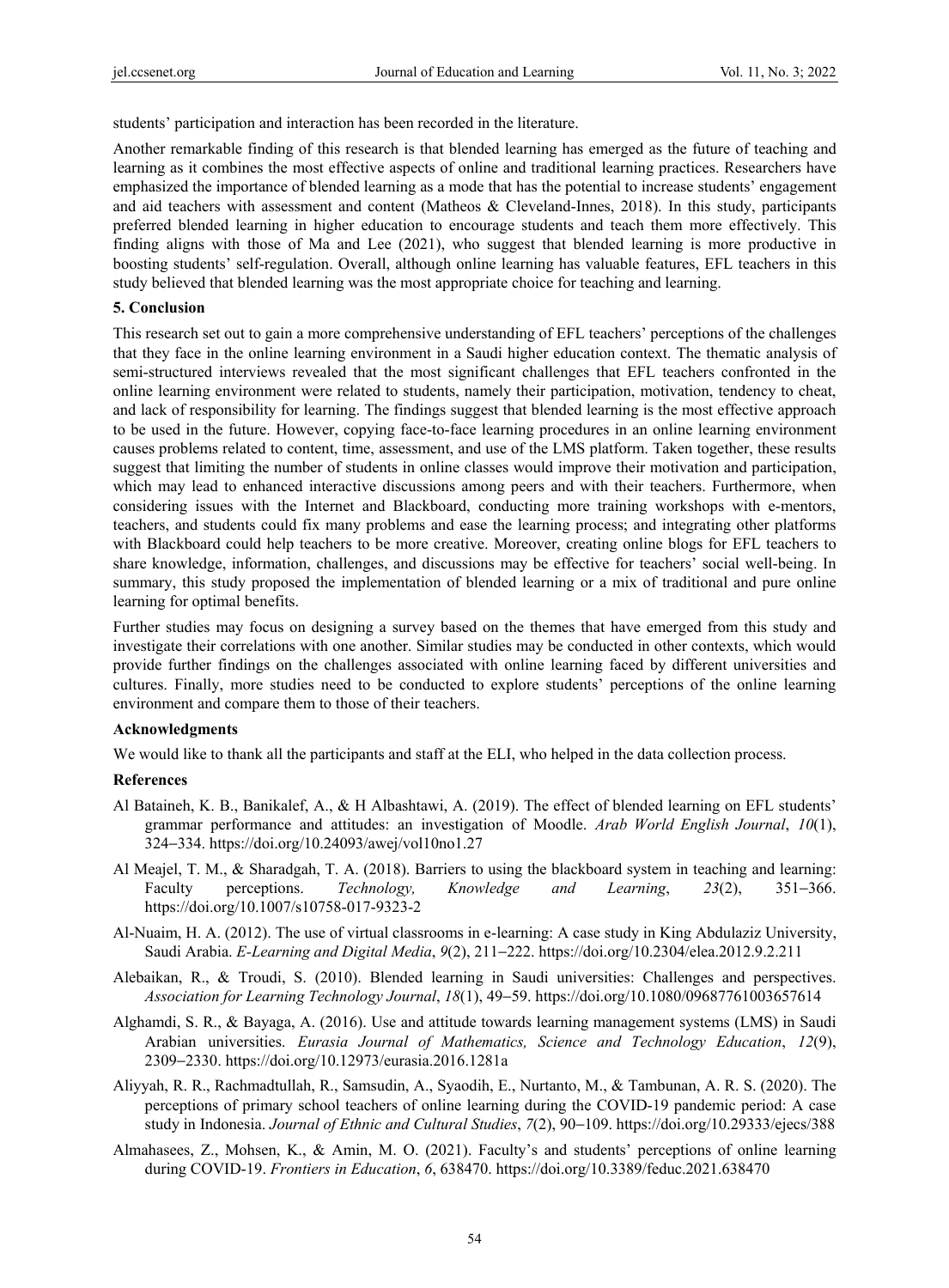- Alsobhi, A., Meccawy, M., & Meccawy, Z. (2021). The Impacts of E-Learning Readiness in Higher Education During COVID 19 Pandemic. *International Transaction Journal of Engineering, Management, & Applied Sciences & Technologies*, *12*(7), 1−12. https://doi.org/10.14456/ITJEMAST.2021.145
- Bailenson, J. N. (2021). Nonverbal overload: A theoretical argument for the causes of Zoom fatigue. *Technology, Mind, and Behavior*, *2*(1). https://doi.org/10.1037/tmb0000030
- Cao, J. T., Burgess, B., Foster, J. K., Yaoyuneyong, G., & Wallace, L. K. (2021). Rapid Transitioning to Remote Learning: Shared Responsibility and Coping Strategies. *Journal of Marketing Education*. https://doi.org/10.1177/02734753211044744
- Cheok, M. L., Wong, S. L., Ayub, A. F., & Mahmud, R. (2017). Teachers' Perceptions of E Learning in Malaysian Secondary Schools. *Malaysian Online Journal of Educational Technology*, *5*(2), 20−33. Available at: https://files.eric.ed.gov/fulltext/EJ1142390.pdf
- Cohen, L., Manion, L., & Morrison, K. (2017). Action Research. In *Research methods in education*. New York: Routledge. https://doi.org/10.4324/9781315456539
- Crano, W. D., Brewer, M. B., & Lac, A. (2014). *Principles and methods of social research*. New York: Routledge. https://doi.org/10.4324/9781315768311
- Damary, R., Markova, T., & Pryadilina, N. (2017). Key challenges of on-line education in multi cultural context. *Procedia: Social and Behavioral Sciences*, *237*, 83−89. https://doi.org/10.1016/j.sbspro.2017.02.034
- Daraghmeh, A., Mead, H., & Copeland, K. (2021). English K-12 Teacher Experiences in Saudi Arabia in the Pandemic Era: A Follow-up Study of One Khbrat University Program. *Arab World English Journal*, Special Issue on Covid 19 Challenges (1), 3−20. https://doi.org/10.24093/awej/covid.1
- Dikko, M. (2016). Establishing Construct Validity and Reliability: Pilot Testing of a Qualitative Interview for Research in Takaful (Islamic Insurance). *The Qualitative Report*, *21*(3), 521−258. https://doi.org/10.46743/2160-3715/2016.2243
- Drever, E. (1995). *Using Semi-Structured Interviews in Small-Scale Research: A Teacher's Guide*. Edinburgh: Scottish Council for Research in Education.
- Farrah, M., & Al-Bakry, G. H. (2020). Online learning for EFL students in Palestinian universities during corona pandemic: Advantages, challenges and solutions. *Indonesian Journal of Learning and Instruction*, *3*(2), 65−78. https://doi.org/10.25134/ijli.v3i2.3677
- Gao, L. X., & Zhang, L. J. (2020). Teacher learning in difficult times: Examining foreign language teachers' cognitions about online teaching to tide over COVID-19. *Frontiers in Psychology*, *11*, 549653. https://doi.org/10.3389/fpsyg.2020.549653
- Gregersen, T., & MacIntyre, P. D. (2017). *Optimizing Language Learners Nonverbal Behavior: From Tenet to Technique*. Bristol, Blue Ridge Summit: Multilingual Matters. https://doi.org/10.21832/9781783097371
- Guest, G., MacQueen, K. M., & Namey, E. E. (2012). *Introduction to applied thematic analysis*. Applied Thematic Analysis. Thousand Oaks: SAGE Publications. https://doi.org/10.4135/9781483384436
- Gustiani, S. (2020). Students'motivation in online learning during Covid 19 pandemic era: A case study. *Holistics Journal Hospitality and Linguistics*, *12*(2), 23−40.
- Hussein, E., Daoud, S., Alrabaiah, H., & Badawi, R. (2020). Exploring undergraduate students' attitudes towards emergency online learning during COVID-19: A case from the UAE. *Children and Youth Services Review*, *119*, 105699. https://doi.org/10.1016/j.childyouth.2020.105699
- Juárez-Díaz, C., & Perales, M. (2021). Language Teachers' Emergency Remote Teaching Experiences During the COVID-19 Confinement. *Profile: Issues in Teachers' Professional Development*, *23*(2), 121−135. https://doi.org/10.15446/profile.v23n2.90195
- KAU\_Web. (2020). *The university launches an initiative to provide computer devices to students in need who are unable to access electronic systems* (translated from Arabic). Retrieved from https://www.kau.edu.sa/Content-0-AR-277815
- Keengwe, J., & Kidd, T. T. (2010). Towards best practices in online learning and teaching in higher education. *Journal of Online Learning and Teaching*, *6*(2), 533−541.
- Koſar, G. (2016). A Study of EFL Instructors' Perceptions of Blended Learning. *Procedia: Social and Behavioral Sciences*, *232*, 736−744. https://doi.org/10.1016/j.sbspro.2016.10.100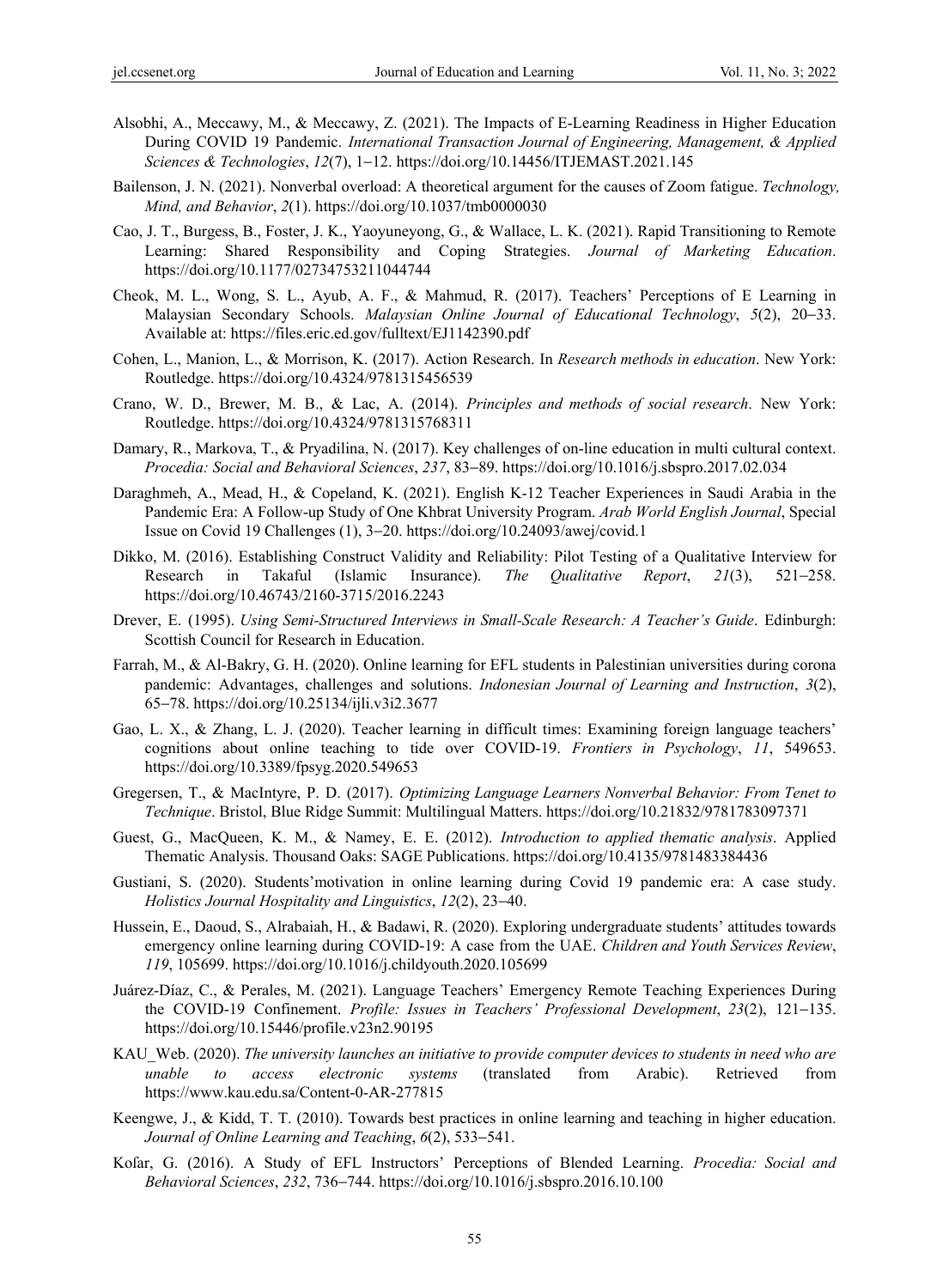- Lowenthal, P. R., Wilson, B., & Parrish, P. (2009, October). *Context matters: A description and typology of the online learning landscape*. In AECT International Convention, Louisville, KY.
- Ma, L., & Lee, C. S. (2021). Evaluating the effectiveness of blended learning using the ARCS model. *Journal of Computer Assisted Learning*, *37*(5), 1397−1408. https://doi.org/10.1111/jcal.12579
- Mahib ur Rahman, M. (2020). Challenges and Solutions of Teaching English as a Foreign Language Online during a Global Pandemic like COVID-19: Saudi EFL Teachers' Perspectives. *Journal of Southwest Jiaotong University*, *55*(6). https://doi.org/10.35741/issn.0258-2724.55.6.10
- Margolis, A. R., Porter, A. L., & Pitterle, M. E. (2017). Best practices for use of blended learning. *American Journal of Pharmaceutical Education*, *81*(3), 49. https://doi.org/10.5688/ajpe81349
- Matheos, K., & Cleveland-Innes, M. (2018). Blended learning: Enabling higher education reform. *Revista Eletrônica de Educação*, *12*(1), 238−244. https://doi.org/10.14244/198271992524
- Meccawy, Z., Meccawy, M., & Alsobhi, A. (2021). Assessment in 'survival mode': Student and faculty perceptions of online assessment practices in HE during Covid-19 pandemic. *International Journal for Educational Integrity*, *17*(1), 1−24. https://doi.org/10.1007/s40979-021-00083-9
- Mero-Jaffe, I. (2011). 'Is that what I said?' Interview transcript approval by participants: An aspect of ethics in qualitative research. *International Journal of Qualitative Methods*, *10*(3), 231−247. https://doi.org/10.1177/160940691101000304
- Mishra, L., Gupta, T., & Shree, A. (2020). Online teaching-learning in higher education during lockdown period of COVID-19 pandemic. *International Journal of Educational Research Open*, *1*, 100012. https://doi.org/10.1016/j.ijedro.2020.100012
- Mohalik, R., & Sahoo, S. (2020). *E-readiness and perception of student teachers towards online learning in the midst of COVID-19 pandemic*. https://doi.org/10.2139/ssrn.3666914
- Morse, J. M. (1995). The Significance of Saturation. *Qualitative Health Research*, *5*(2), 147−149. https://doi.org/10.1177/104973239500500201
- Nartiningrum, N., & Nugroho, A. (2021). English teachers' perspectives on challenges, suggestions, and materials of online teaching amidst the global pandemic. *Indonesian Journal of English Education*, *1*(1), 108−126. https://doi.org/10.15408/ijee.v1i1.17886
- Putri, R. S., Purwanto, A., Pramono, R., Asbari, M., Wijayanti, L. M., & Hyun, C. C. (2020). Impact of the COVID-19 pandemic on online home learning: An explorative study of primary schools in Indonesia. *International Journal of Advanced Science and Technology*, *29*(5), 4809−4818.
- Saleh, A. M., & Meccawy, Z. (2021). EFL Female Students' Perceptions towards Cheating in Distance Learning Programmes. *English Language Teaching*, *14*(1), 29−36. https://doi.org/10.5539/elt.v14n1p29
- Schwenck, C. M., & Pryor, J. D. (2021). Student perspectives on camera usage to engage and connect in foundational education classes: It's time to turn your cameras on. *International Journal of Educational Research Open*, *2*, 100079. https://doi.org/10.1016/j.ijedro.2021.100079
- Tawalbeh, T. I. (2018). EFL Instructors' Perceptions of Blackboard Learning Management System (LMS) at University Level. *English Language Teaching*, *11*(1), 1−9. https://doi.org/10.5539/elt.v11n1p1
- Whisenhunt, B. L., Cathey, C., Visio, M. E., Hudson, D. L., Shoptaugh, C. F., & Rost, A. D. (2019). Strategies to address challenges with large classes: Can we exceed student expectations for large class experiences? *Scholarship of Teaching and Learning in Psychology*, *5*(2), 121−127. https://doi.org/10.1037/stl0000135
- Wiederhold, B. K. (2020). Connecting through technology during the coronavirus disease 2019 pandemic: Avoiding "Zoom Fatigue". *Cyberpsychology, Behavior, and Social Networking*, *23*(7), 437−438. https://doi.org/10.1089/cyber.2020.29188.bkw
- Zohrabi, M. (2013). Mixed Method Research: Instruments, Validity, Reliability and Reporting Findings. *Theory & Practice in Language Studies*, *3*(2), 254−262. https://doi.org/10.4304/tpls.3.2.254-262